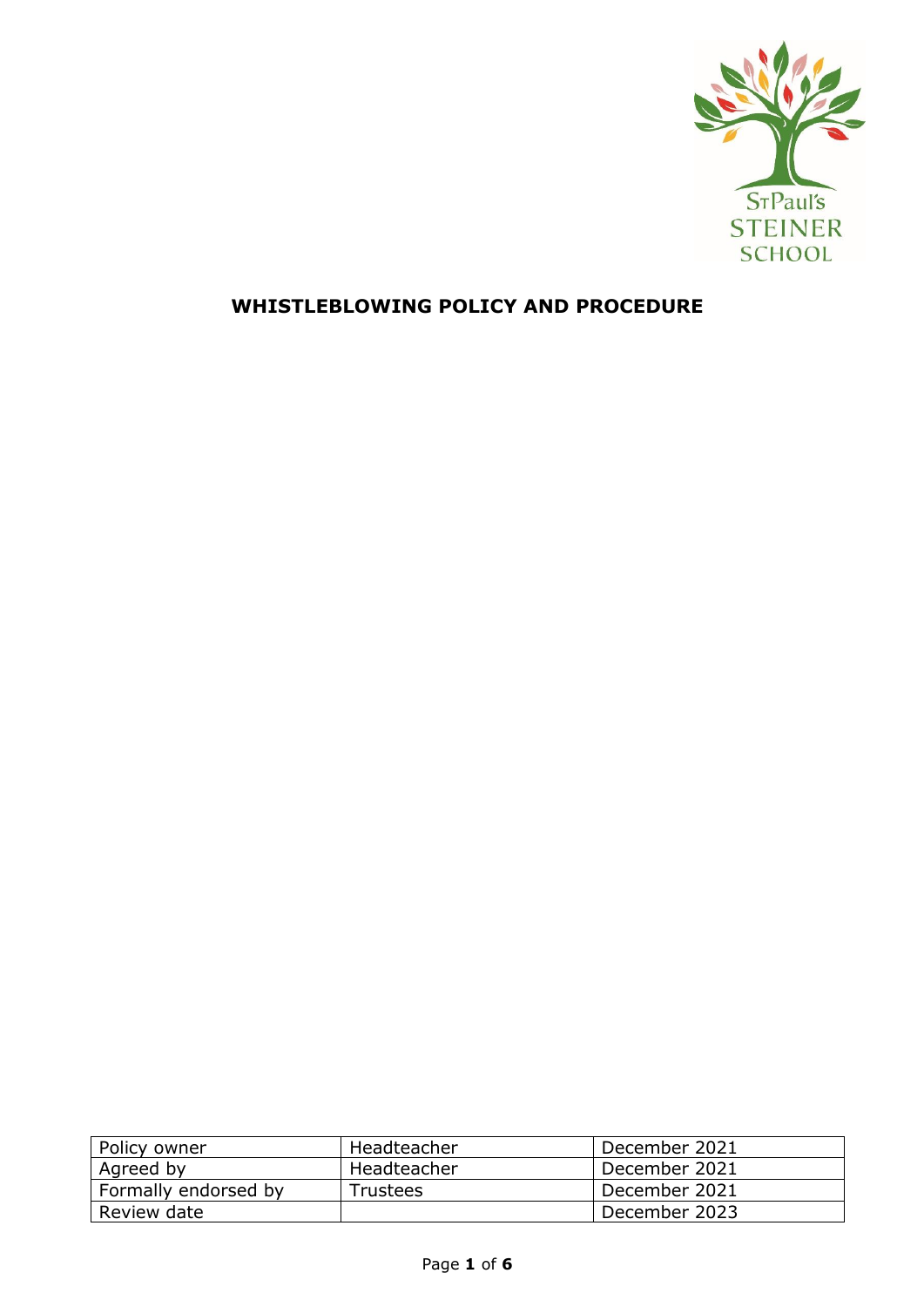#### **WHISTLEBLOWING POLICY AND PROCEDURE**

## **Introduction**

The School is committed to conducting its business with honesty and integrity and expects all staff to maintain high standards in accordance with their contractual obligations and the School's policies and procedures from time to time in force.

This policy reflects the School's current practices and applies to every individual working for the School irrespective of their status, level or grade. It therefore includes, the Headteacher, Heads of Department, members of the Senior Leadership Team, employees, consultants, contractors, trainees, volunteers, home-workers, part-time or fixed-term employees, casual and agency staff (collectively referred to as "you" and "Staff" in this policy) who are advised to familiarise themselves with its content.

However, all organisations face the risk of things going wrong from time to time, or of unknowingly harbouring illegal or unethical conduct. A culture of openness and accountability is essential in order to prevent such situations occurring or to address them when they do occur.

#### **The Aim of this Policy**

The aims of this policy are to:

- encourage staff to report suspected wrongdoing as soon as possible, in the knowledge that their concerns will be taken seriously and investigated as appropriate, and that their confidentiality will be respected;
- provide staff with guidance as to how to raise those concerns;
- reassure staff that they should be able to raise genuine concerns without fear of reprisals, even if they turn out to be mistaken.

This policy does not form part of any employee's contract of employment and is not intended to have contractual effect. It is provided for guidance to all members of staff at the School and the School reserves the right to amend its content at any time.

#### **What is Whistleblowing?**

Whistleblowing is the disclosure of information which relates to suspected malpractice, wrongdoing or dangers at work. This may include:

- criminal activity;
- child protection and/or safeguarding concerns;
- miscarriages of justice;
- danger to health and safety;
- damage to the environment;
- failure to comply with any legal or professional obligation or regulatory requirements;
- financial fraud or mismanagement;
- negligence;
- breach of our internal policies and procedures including our Code of Conduct;
- conduct likely to damage the School's reputation;
- unauthorised disclosure of confidential information;
- the deliberate concealment of any of the above matters.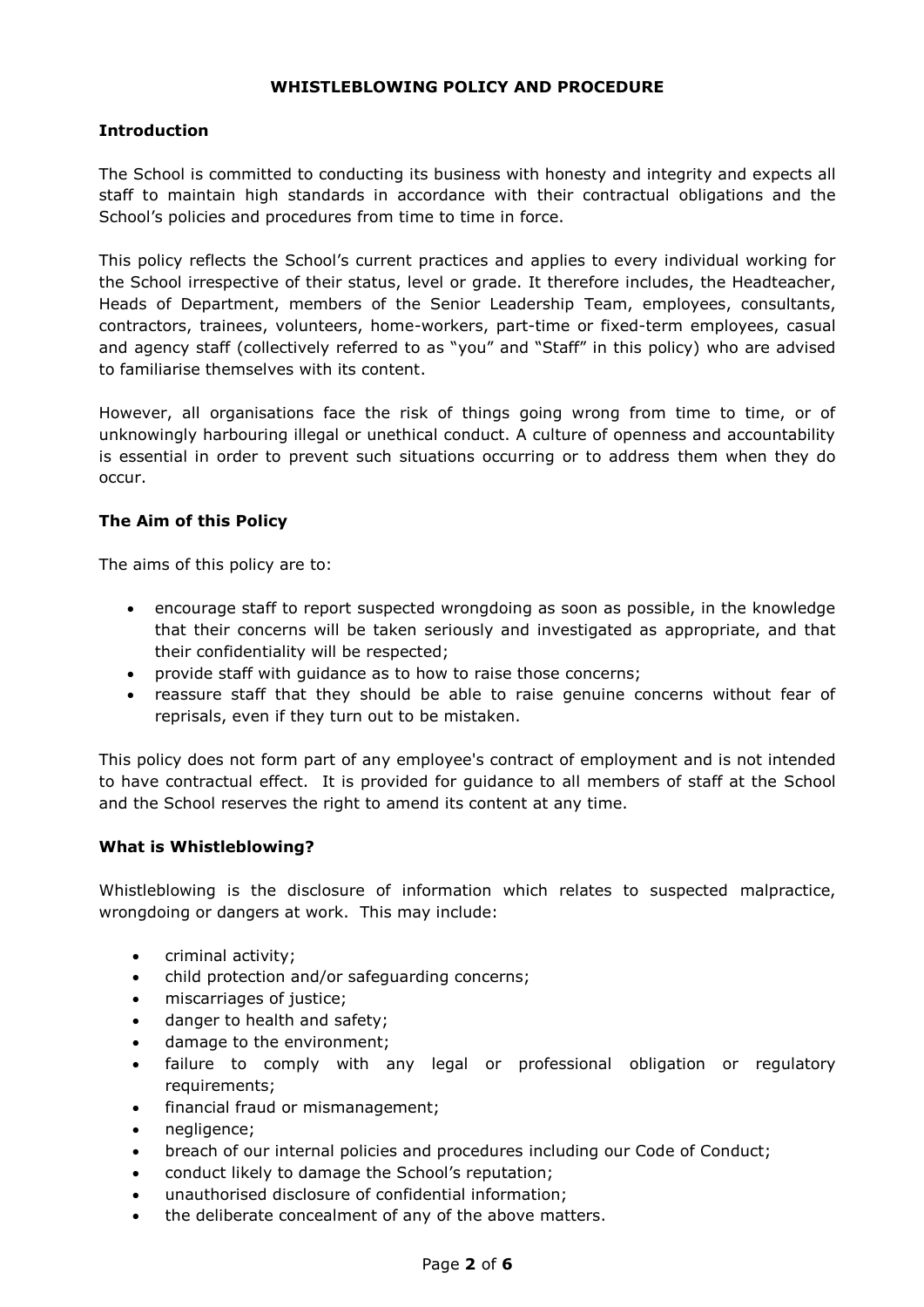A whistleblower is a person who raises a genuine concern that they believe is in the public interest relating to any of the above. If you have any genuine concern related to suspected wrongdoing or danger affecting any of the School's activities (a whistleblowing concern) you should report it under this policy.

This policy should not be used for complaints relating to your own employment position or personal circumstances at work, such as the way you have been treated at work. In those cases, you should use the School's Grievance Policy and Procedure or Anti-Harassment and Bullying Policy as appropriate.

If you are uncertain whether something is within the scope of this policy you should seek advice from the Headteacher.

# **Confidentiality**

The School hopes that its staff will feel able to voice whistleblowing concerns openly under this policy. However, if you want to raise a concern confidentially, the School will endeavour to keep your identity secret in so far as it is possible to do so when following this policy and procedure. If it is necessary for anyone investigating your concern to know your identity, the School will discuss this with you first. If disciplinary or other proceedings follow the investigation, it may not be possible to take action as a result of a disclosure without your help, so you may be asked to come forward as a witness. If you agree to this, you will be offered support.

Although a concern may be made anonymously, the School encourages staff to put their name to their allegation whenever possible. Concerns that are expressed completely anonymously are much less powerful and proper investigation may be much more difficult or impossible. It is also much more difficult to establish whether any allegations are credible and to protect your position or to give feedback on the outcome of investigations.

The School will consider anonymous concerns at its discretion, taking into account factors such as the seriousness of the issue raised, the credibility of the concern and the likelihood of confirming the allegation from other sources.

Whistleblowers who are concerned about possible reprisals if their identity is revealed should come forward to one of the contacts listed above and appropriate measures can then be taken to preserve confidentiality.

If you are in any doubt, you can seek advice from Protect, the independent whistleblowing charity, who offer a confidential helpline. Their contact details are:

| Protect                              | Helpline: 020 3117 2520                                           |
|--------------------------------------|-------------------------------------------------------------------|
| (Independent whistleblowing charity) | E-mail: whistle@protect-advice.org.uk<br>Website: www.pcaw.org.uk |

## **Raising a Whistleblowing Concern**

The School hopes that in many cases, you will be able to raise any concerns with your Line Manager and/or Head of Department, speaking to them in person or putting the matter in writing if you prefer. Together, you may be able to agree a way of resolving the concern quickly and effectively.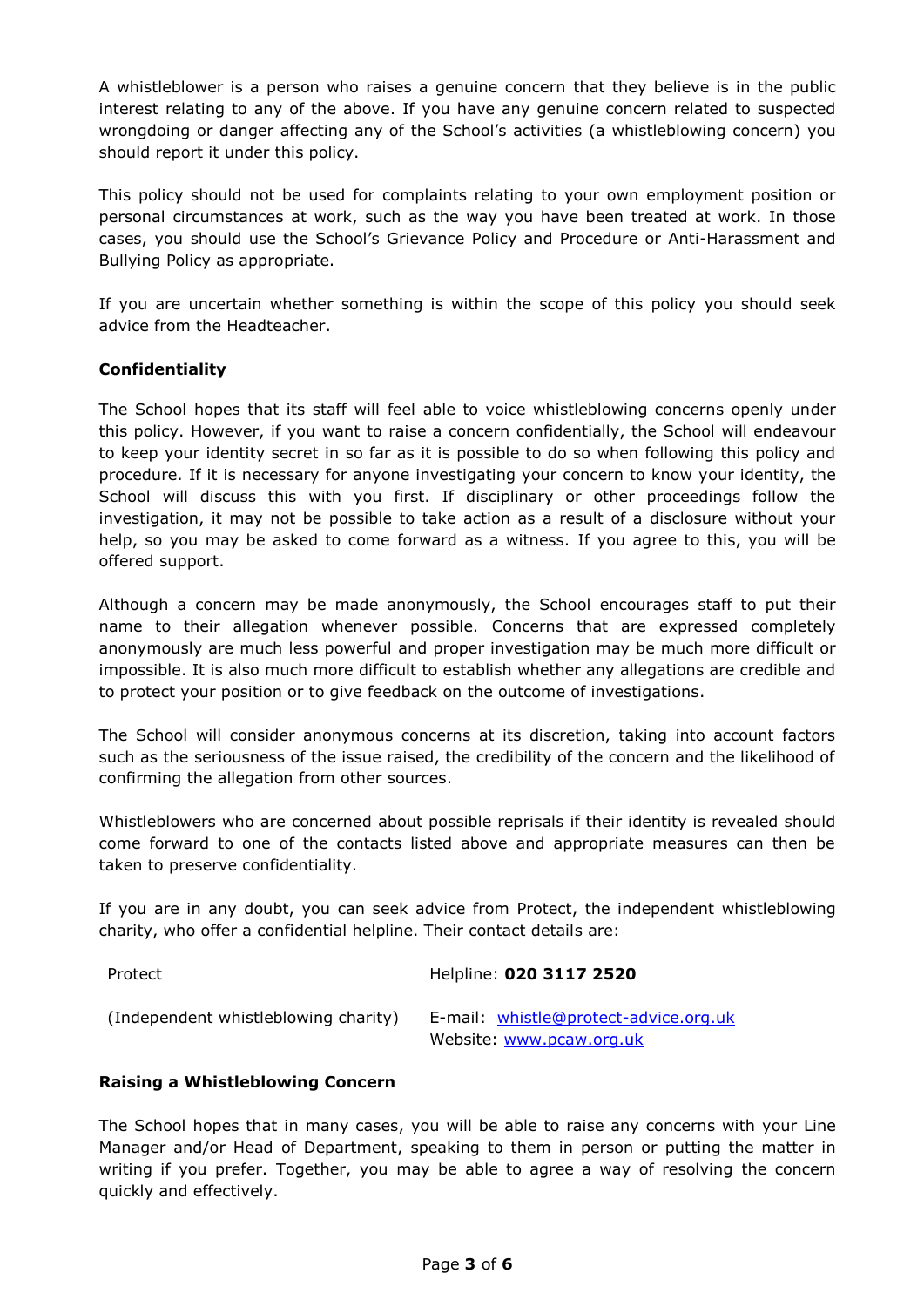Where your concern is regarding potential poor or unsafe practice or potential failures in the School's safeguarding regime, you should raise this initially with the DSL.

However, where the matter is more serious, or the Line Manager/Head of Department has not addressed the concern or you would prefer not to raise it with them for any reason, then you should contact one of the following:

- the Headteacher
- the Safeguarding Trustee
- the Chair of Trustees

It would be helpful if you can provide as a minimum the following information:

- the nature of the concern and why you believe it to be true; and
- the background and history of the concern (giving relevant dates where possible).

The School will arrange a meeting with you as soon as possible to discuss your concern. You may bring a colleague [or trade union representative] to any meetings under this policy who must respect the confidentiality of the disclosure and any subsequent investigation. We may ask you for further information about the concern raised in this meeting or at a later stage.

The School will take down a written summary of the concern raised and provide you with a copy as soon as practicable after the meeting. It will also aim to give you an indication of how it proposes to deal with the matter.

## **Investigation and Outcome**

After the meeting, the School will carry out an initial assessment to determine the scope of any investigation required. The School will inform you of the outcome of this assessment. You may be required to attend additional meetings in order to provide further information of the concerns you have raised.

In some cases, the School may appoint an investigator or team of investigators including staff with relevant experience of investigations or specialist knowledge of the subject matter (this may include externally appointed persons). The investigator(s) may make recommendations for change to enable the School to minimise the risk of future wrongdoing.

The School will aim to keep you informed of the progress of the investigation and its likely timescale. It will endeavour to complete its investigation within a reasonable timeframe. However, sometimes the need for confidentiality may prevent the School from giving specific details of the investigation or any disciplinary action or other action taken as a result. You are required to treat any information about the investigation as strictly confidential.

If the School concludes that a whistleblower has made false allegations maliciously or with a view to personal gain, the whistleblower may (where they are an employee) be subject to disciplinary action under the School's Disciplinary Policy and Procedure.

## **If you are not Satisfied**

Whilst the School cannot always guarantee the outcome you are seeking, the School will try to deal with the concern fairly, professionally and in an appropriate way. If you are not happy with the way in which your concern has been handled, you can raise it with one of the other key contacts outlined above.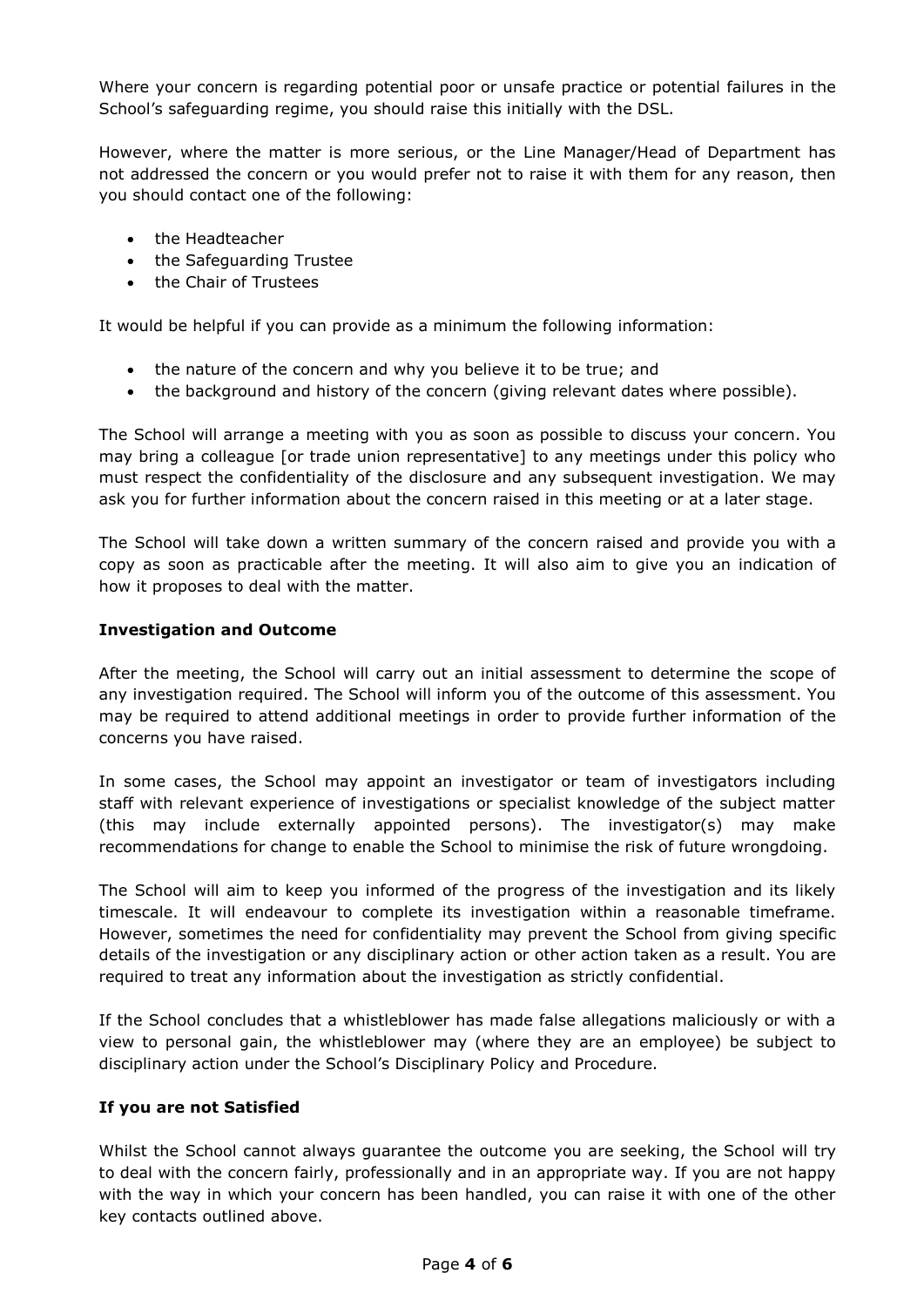## **External Disclosures**

The aim of this policy is to provide an internal mechanism for reporting, investigating and remedying any wrongdoing in the workplace. The School would expect that in almost all cases, raising the concern internally would be the most appropriate course of action and you should not find it necessary to alert anyone externally.

However, if for whatever reason, you feel you cannot raise your concern internally and you reasonably believe the information and any allegations are substantially true, the law recognises that in some circumstances it may be appropriate for you to report your concern to another prescribed person, such as a regulator or professional body. It will very rarely, if ever, be appropriate to alert the media. We strongly encourage you to seek advice before reporting a concern to anyone externally. The independent whistleblowing charity, Protect, operates a confidential helpline. They also have a list of prescribed people and bodies for reporting certain types of concern (see "Further Information" below).

Where you concern is regarding safeguarding practices within the School, and you feel unable to raise it internally or have concerns about the way your concern is being handled by the School, you can contact the NSPCC whistleblowing advice line on 0800 028 0285 – 8:00 AM to 8:00 PM, Monday to Friday or email: help@nspcc.org.uk. Alternatively, you can write to: National Society for the Prevention of Cruelty to Children (NSPCC), Weston House, 42 Curtain Road, London EC2A 3NH.

Whistleblowing concerns usually relate to the conduct of School Staff, but they may sometimes relate to the actions of a third party, such as a service provider. In some circumstances, the law will protect you if you raise the matter with the third party. However, you are encouraged to report such concerns internally first. You should contact one of the other individuals set out above for guidance.

#### **Protection and Support for Whistleblowers**

It is understandable that whistleblowers are sometimes worried about possible repercussions. The School is committed to good practice and high standards. It aims to encourage openness and will support Staff who raise genuine concerns under this policy, even if they turn out to be mistaken.

Staff must not suffer any detrimental treatment as a result of raising a concern. Detrimental treatment includes dismissal, disciplinary action, threats or other unfavourable treatment connected with raising a concern. If you believe that you have suffered any such treatment, you should inform the Headteacher immediately. If the matter is not remedied to your satisfaction, you should raise it formally using the School's Grievance Policy and Procedure.

No member of staff must threaten or retaliate against an individual who has raised a concern in any way. The School will not tolerate any such harassment or victimisation and anyone involved in such conduct will be subject to disciplinary action.

However, to ensure the protection of all our staff, those who raise a concern frivolously, maliciously and/or for personal gain and/or make an allegation they do not reasonably believe to be true and/or made in the public interest will also be liable to disciplinary action.

## **Further Information**

Protect (formerly known as Public Concern at Work) is a source of further information and advice at protect-advice.org.uk. Protect provides free, confidential whistleblowing advice, and